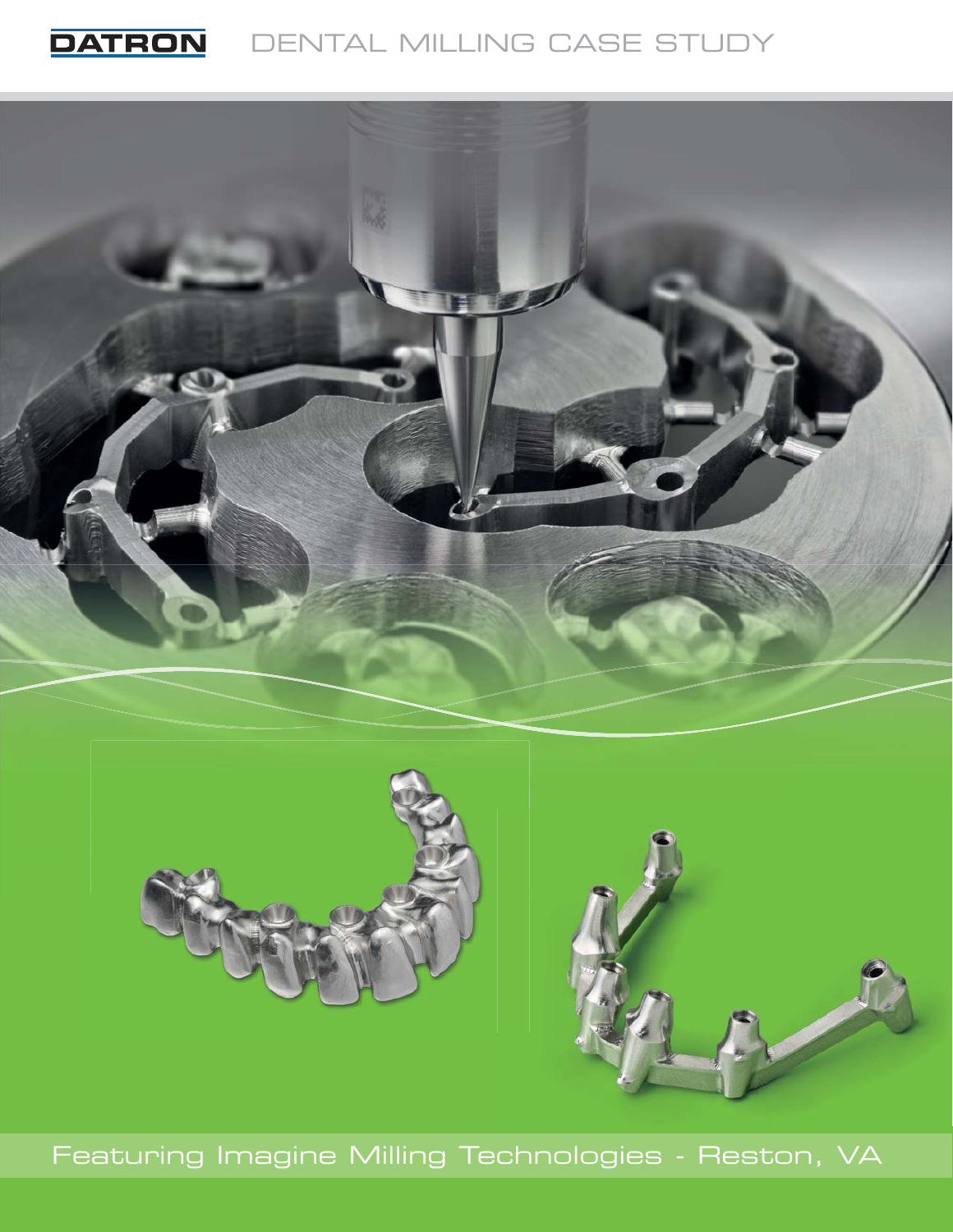## **iMilling Case Study**

### **Imagine Milling Technologies - Reston, VA**

CAD/CAM dentistry is a very unique industry – the range of applications and materials vary almost as much as the types of machines used to produce them. Entry-level machines are typically tabletop mills, which only require a small initial investment, are easy to integrate, and can cut a variety of soft materials such as wax, plastics, and pre-sintered zirconium oxide (zirconia). The traditional alternative to tabletop mills has always been large, highly accurate industrial machines that can produce titanium implant parts and bar structures. Unfortunately, these machines are far from the "plug-and-play" variety that the dental industry is used to and expects.

Imagine Milling Technologies (iMilling) in Reston, VA is all too familiar with the challenges of integrating an industrial piece of equipment into a dental lab, and owner Felix Chung is pleased to have found a company that not only has an industrial strength machine that can mill hard metals, but also one that understands the importance of providing a complete solution to the digital dentistry market.

iMilling was established in 2010 with a focus on providing dental labs and doctor's offices with complete flexibility by accommodating "anything digital dental" – while specializing in titanium implant parts such as custom abutments and hybrid bars. In a market where scanners for implant prostheses are typically 'closed' (i.e. they only work within a specific manufacturer's system), Felix wanted to "give customers the freedom to do a lot of things they can't typically do". He went on to explain, "They can use their



own pre-existing scanner, so if they have a 3Shape or Imetric system, they can design and scan their cases with it, and we'll just mill the parts for them". For iMilling, it was critical that this be achieved without compromising the quality of the final product, which is especially important considering the higher standards for fit and finish that implant parts typically require.

Sounds simple enough, right? Don't tell that to Felix. When he began integrating their first machine (a large, traditional vertical machining center – or VMC) to mill complex titanium implant geometries, the problems they unexpectedly ran into were related to the complexity of the overall solution. Luckily,







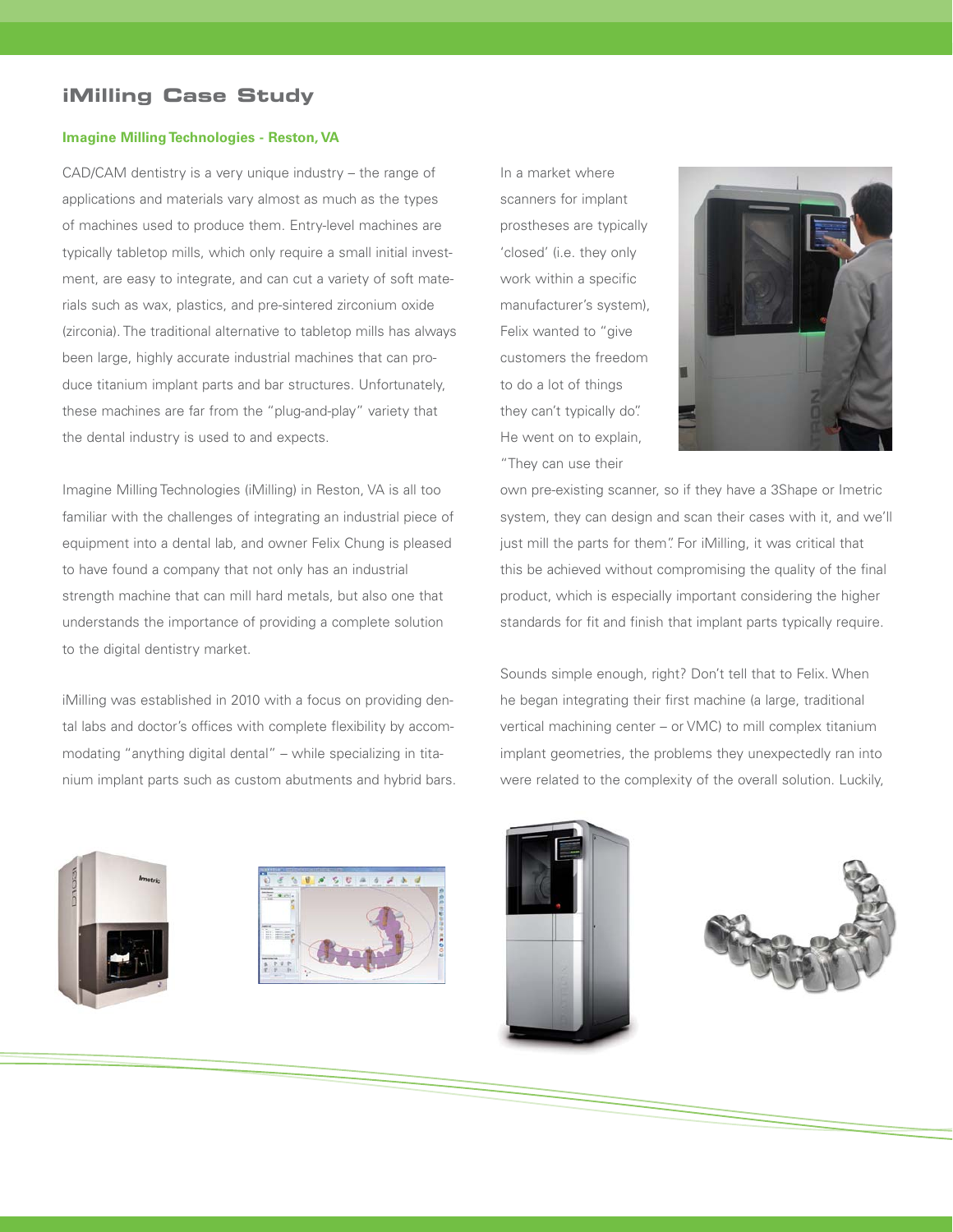his background and education extended outside of his experience as a dental technician, and his aerospace engineering degree from Georgia Tech was about to pay off. "When we got the VMC, it didn't come with tools, tool holders, coolant … not even CAM software to go with it. We just got the machine and they were like, 'here you go', so the biggest challenge was just trying to figure out what to do with it". In fact, it took months to find the right tools, source coolant, collets and CAM software that catered to dental-specific applications. Once this was done Felix began building tooling strategies so that everything from simple zirconia crown and bridge cases to various implant platforms would mill according to his extremely high standards. Around this time, their CAM partner, Open Mind Technologies, introduced them to DATRON Dynamics and the D5 dental milling machine.

From the outset, Felix was impressed with the simplicity of the DATRON D5 and its contrast to the never-ending integration problems he was experiencing with his industrial VMC. Although his company was still in its early stages, he knew it was the type of system he could use as the foundation of the business. "The iPad controller, tool management, providing the proper tool collets and pre-programed parameters for dental specific tool lengths – it was all organized into the system". He



**iMilling Configuration** iMetric D103i Scanner powered by exocad, WorkNC CAM software and the DATRON D5 dental mill

was also very impressed with the minimum-quantity coolant that sprayed a fine mist on the material as opposed to the hassle of the flood coolant he was used to with typical wet mills. But it didn't stop there: Once iMilling had the D5 at their facility and started producing parts, they began to realize all of the benefits of a system that was designed specifically for their application. Felix elaborates, "Not just comparing the D5 to the VMC, but to every other machine out there … the difference is also how reliable the D5 has been. When you're milling implant parts in metal on other industrial milling machines, if a tool breaks, the machine will just keep milling, and you're so scared of the machine crashing, the spindle breaking, or the tool milling into your tool holder – or just going to some random place. If you're milling a high angle bar, it could run into the work holding and that's just another thing we had to look out for. But the DATRON is just so reliable that I could hire a dental technician to control it, put jobs in overnight, and know that the parts will be ready when I come in the next day". Remarkably, iMilling has maintained the same quality of milled restorations on a machine that is almost half the cost of their initial system, has a 31" wide footprint and includes automation, tooling, and coolant. more on back page >



# **Imagine Milling Technologies** 1890 Preston White Dr., Ste. 103 | Reston, VA 20191 Toll Free: 888.776.1119 | www.imilling.com

 $\wedge$